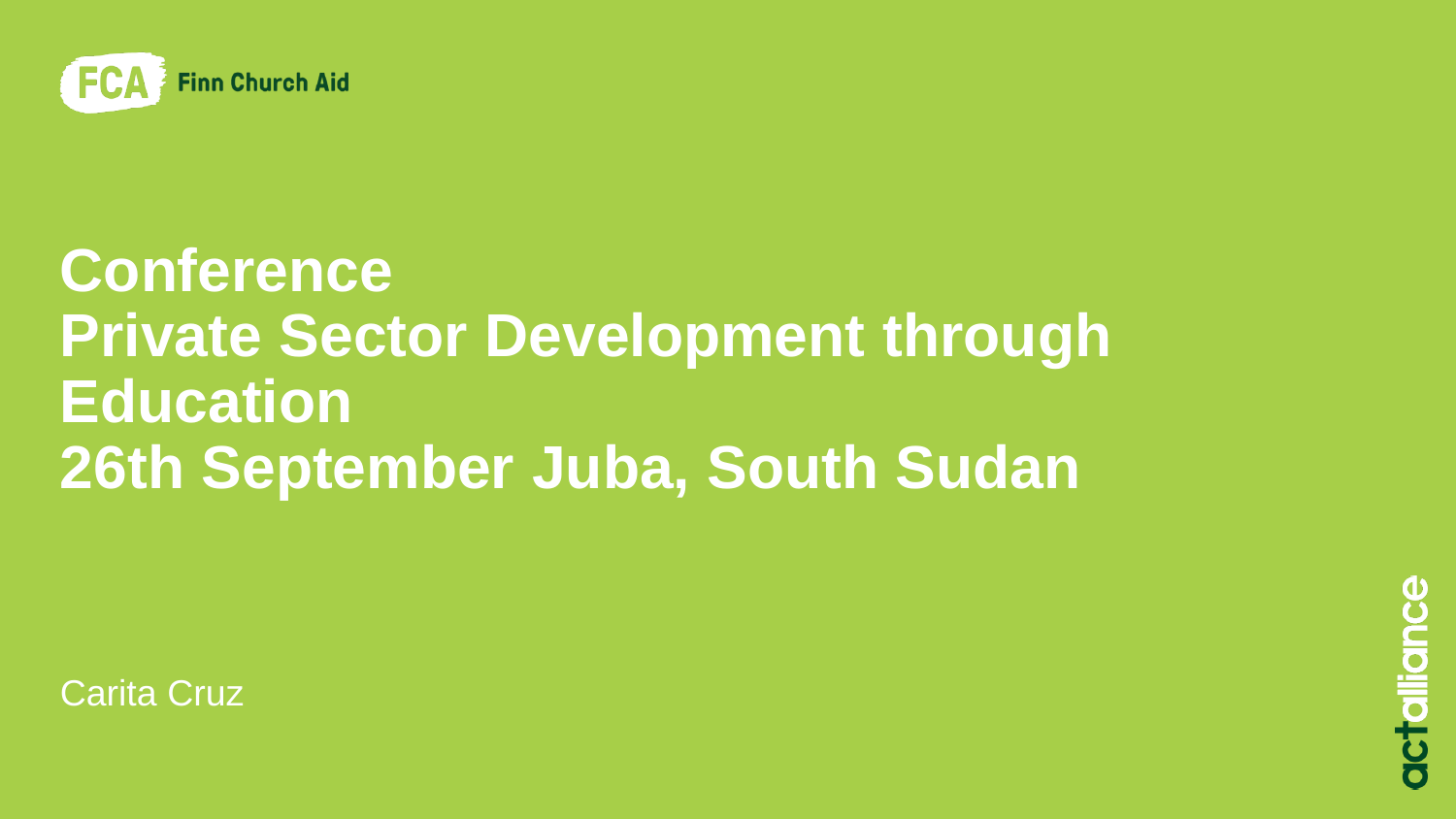#### **Importance of Technical and Vocational Education and Training in driving economic and social development**

- TVET helps learners acquire skills, knowledge and attitudes needed to develop professional careers and enter the world of work, creating a vibrant and fluent labour market and contributing to economic growth. (OECD)
- Education and training are central to the achievement of the 2030 Agenda for Sustainable Development. UNESCO's Strategy for Technical and Vocational Education and Training (TVET) aims to support the efforts of Member States to contribute to the transition towards sustainable societies and economies. TVET is concerned with the acquisition of knowledge and skills for the world of work, and is expected to help youth and adults develop the skills they need for employment, decent work and entrepreneurship, promoting equitable, inclusive and sustainable economic growth, and supporting transitions to green economies and environmental sustainability. (UNESCO)
- TVET has a key role to play in tackling youth unemployment as it is oriented towards the world of work and the acquisition of employability skills. (UNEVOC)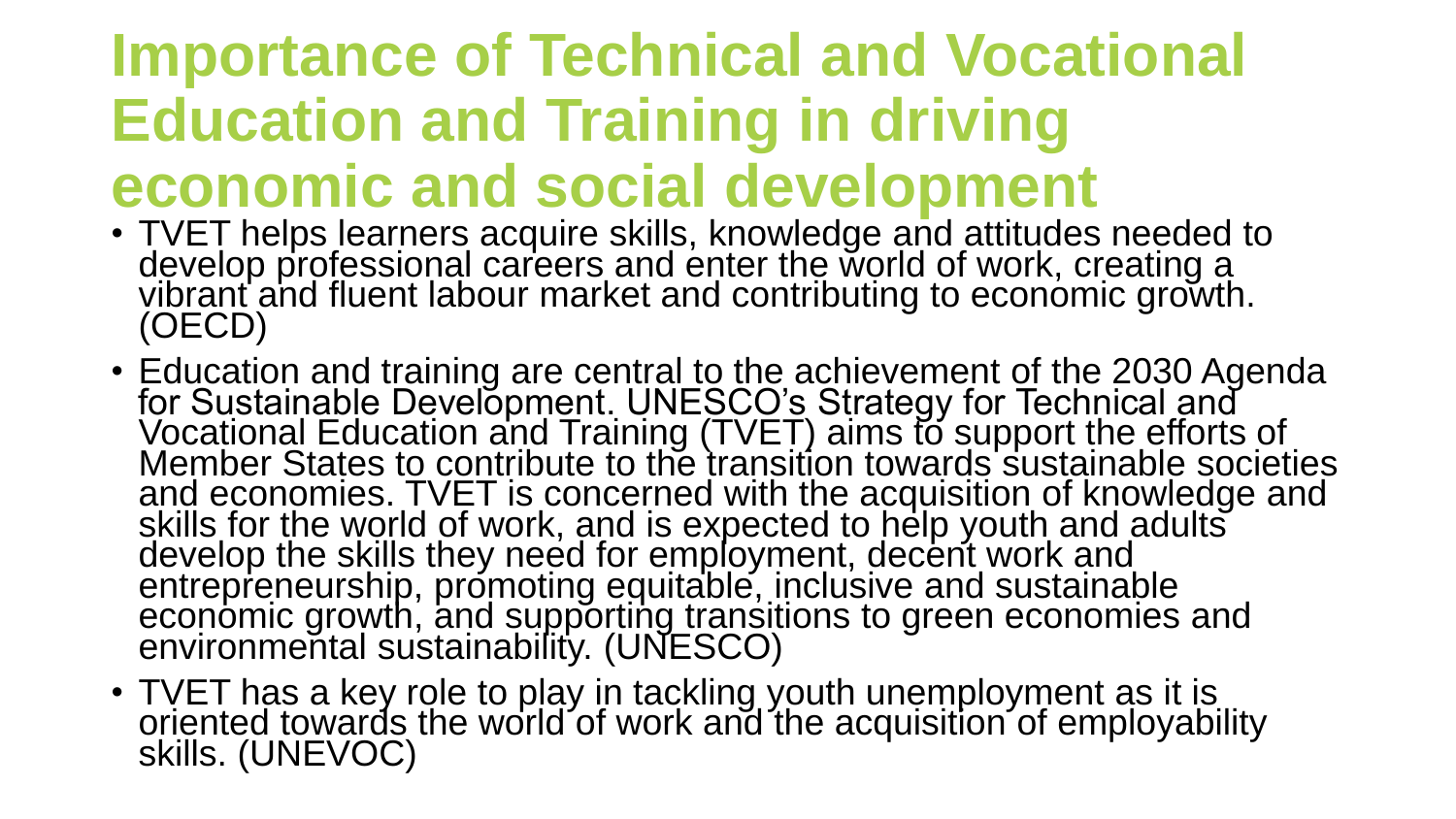- "In South Sudan, we also face high level of out of school children and adolescent. Many of them are out of school for early marriage, being child soldiers, street children, disabled or displaced by conflict.
- In South Sudan we must call for urgent attention to invest and reform South Sudan's TVET sector to deter South Sudan's population – especially youth, which represent almost 70% population in South Sudan – in becoming involved in the nation's conflict and to provide meaningful economic productive engagement for all. If nothing is done, the country risk restless, further engagement in conflict and having many becoming part of a lost generation. South Sudan cannot risk having a lost generation, and the TVET sector is one of the best opportunities for immediate results as well as long-term gains in youth engagement, peace-building, livelihood improvement and national economic development." (UNESCO 2018.)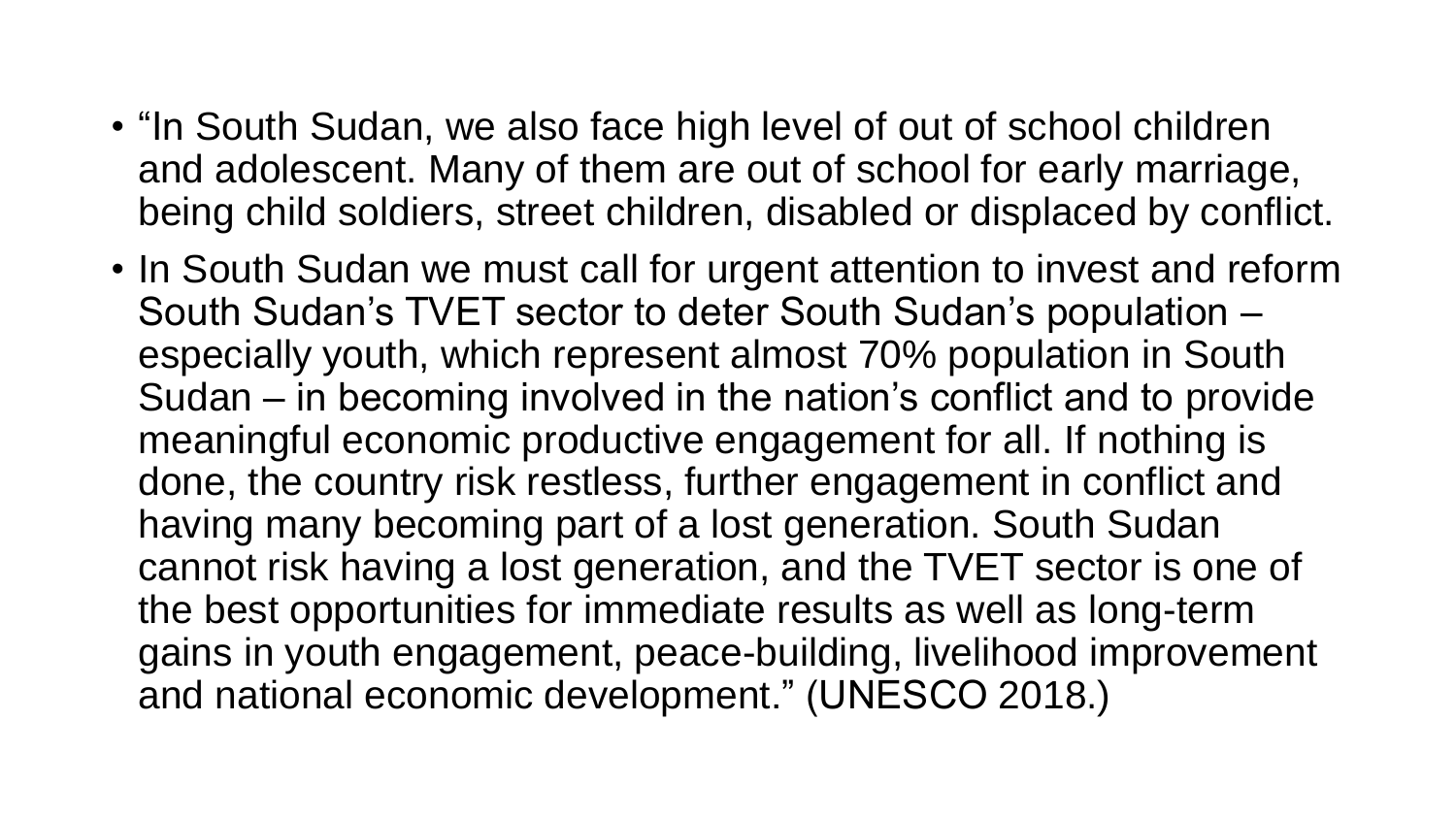## **Golden Triangle Roles and Responsibilities**

Objective of this workshop is to look at how different actors can work together in organizing education. Shared power, roles and responsibility between the government, private sector and educational providers has proven to be a golden triangle; efficient and effective education delivering the quality and quantity graduates to fit the market needs and the needs of the society.

But how to organize such cooperation and power sharing?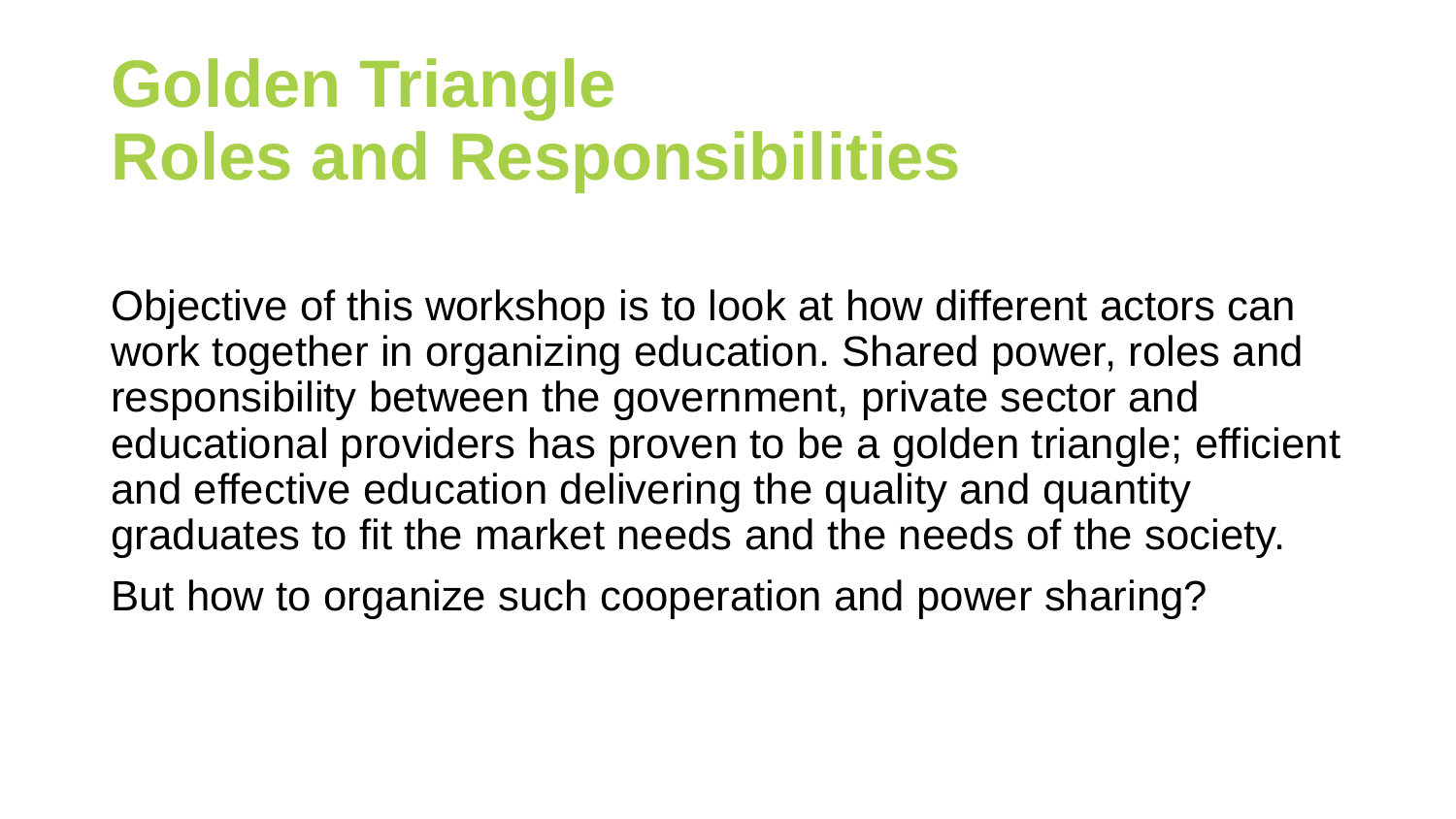## **Finland in Nutshell**

- Population 5,5 million (18 inhabitants/sq.km)
- Surface area of 338,000 sq. km
- Two official languages: Finnish and Swedish
- Independence from 1917
- European Union member from 1995
- Service sector employs most 74%, metal, engineering and electronics industries account for 22% and farming, fishing and forest products industry for 4% of employment
- PISA results are among the best in the world

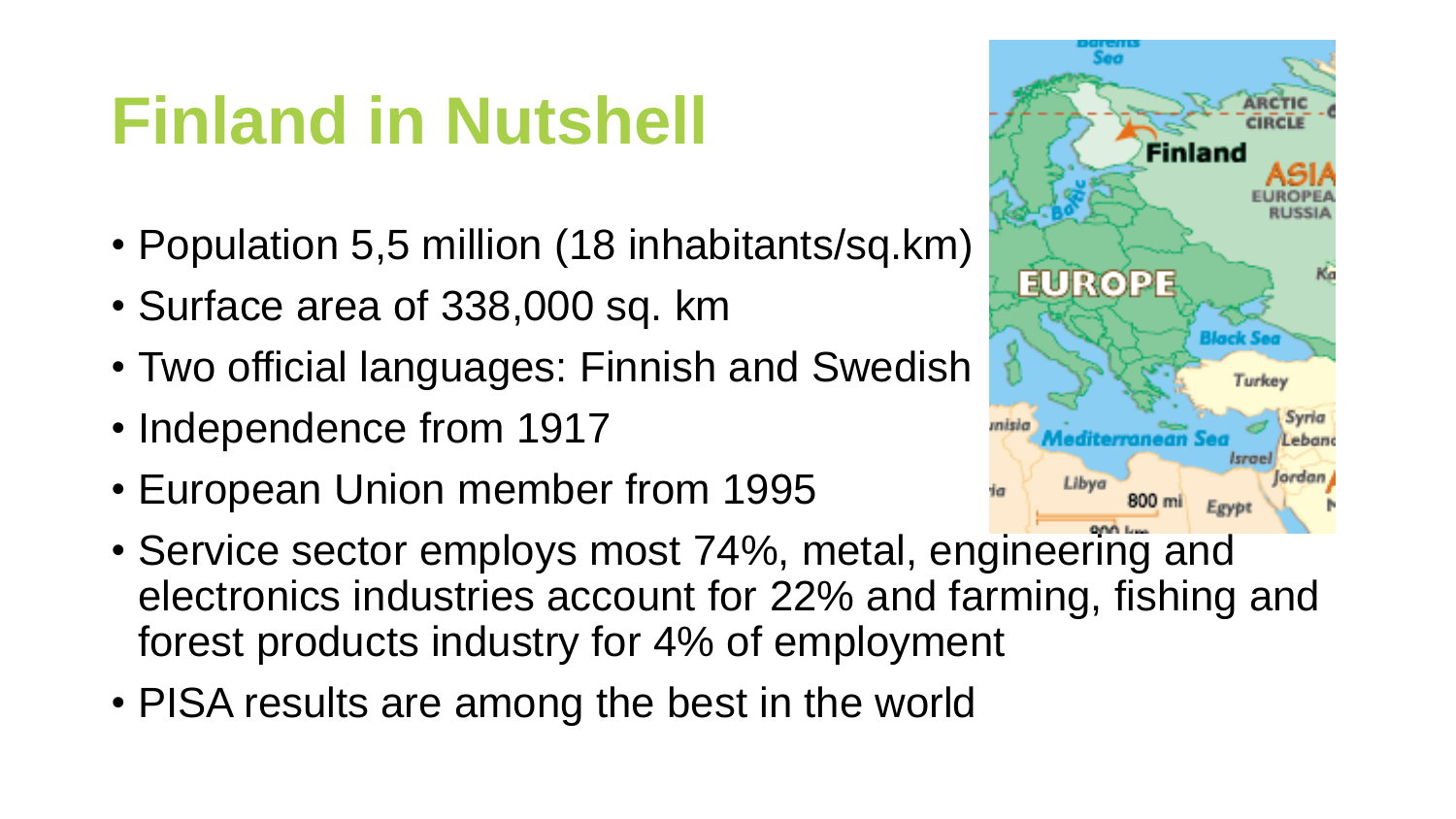#### **Critiques on TVET and how we answered to it**

| Mismatch between market demand of<br>skilled labor force and specialization of the $\blacktriangleright$<br>graduates                                        | Market analysis and anticipation of demand<br>Not over-intake in careers                                                                                                                                          |
|--------------------------------------------------------------------------------------------------------------------------------------------------------------|-------------------------------------------------------------------------------------------------------------------------------------------------------------------------------------------------------------------|
| Young people don't choose TVET                                                                                                                               | Advocacy for attractiveness<br>Open pathways from TVET to higher education                                                                                                                                        |
| Outcome of vocational training does not<br>meet the needs of private sector or working<br>life<br>Equipment and curricula of TVET centers are<br>not updated | Cooperation with labor market and involvement of private sector to<br>avoid the mismatch<br>Competence-based learning aims formulated together with working<br>life                                               |
| Roll-out is too slow and drop-out is too high                                                                                                                | Work-based learning (prevent drop-out and mismatch)<br>Modularity and flexible in learning pathways (Improving effectiveness)<br>Recognition of prior learning and earlier studies (demonstration skills<br>test) |
| Graduates lack proper working life skills,<br>career planning skills and job seeking skills                                                                  | Career counselling services to the students in TVET institutions                                                                                                                                                  |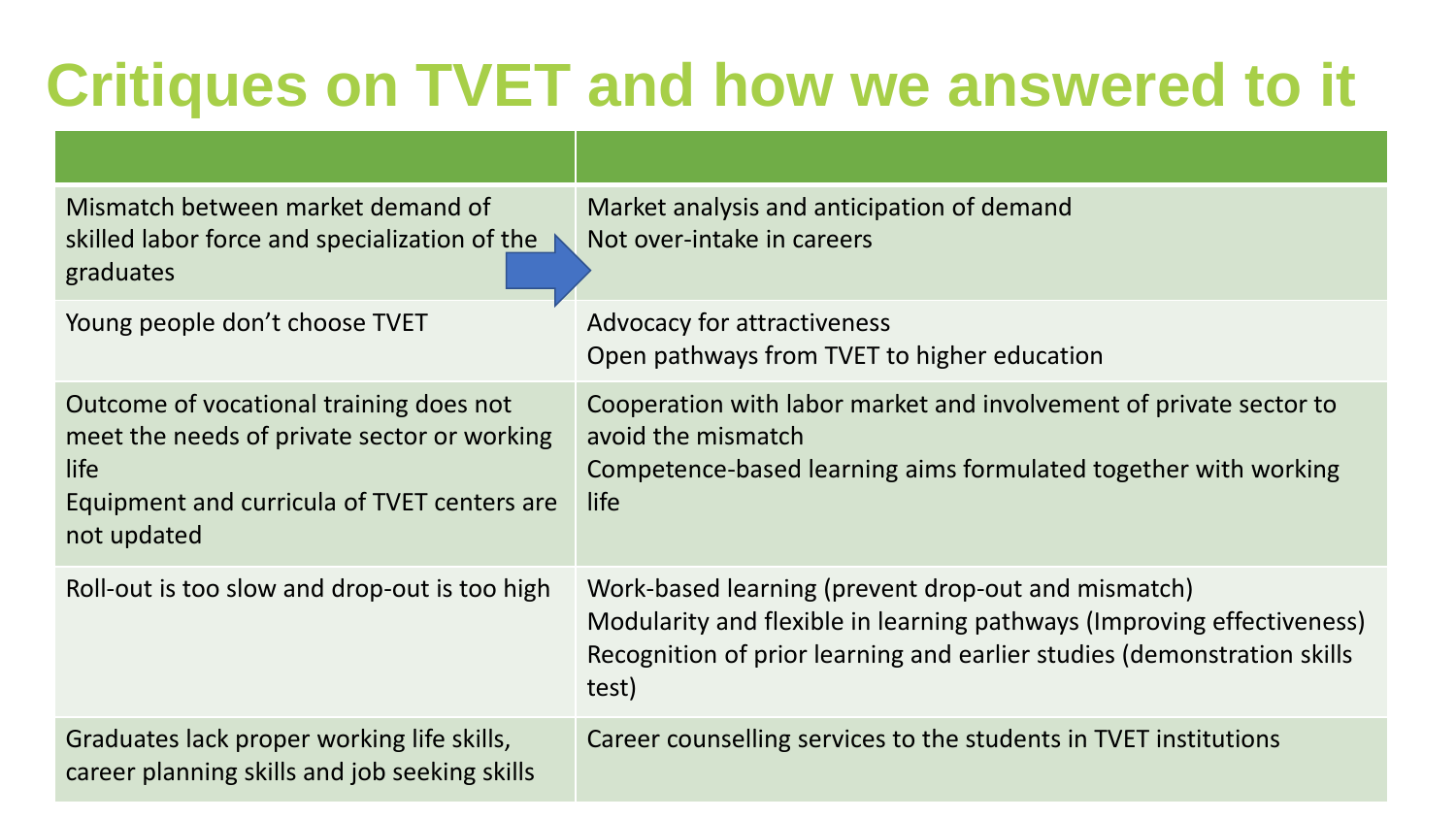#### **EDUCATION SYSTEM IN FINLAND**



## **VET in Finland**

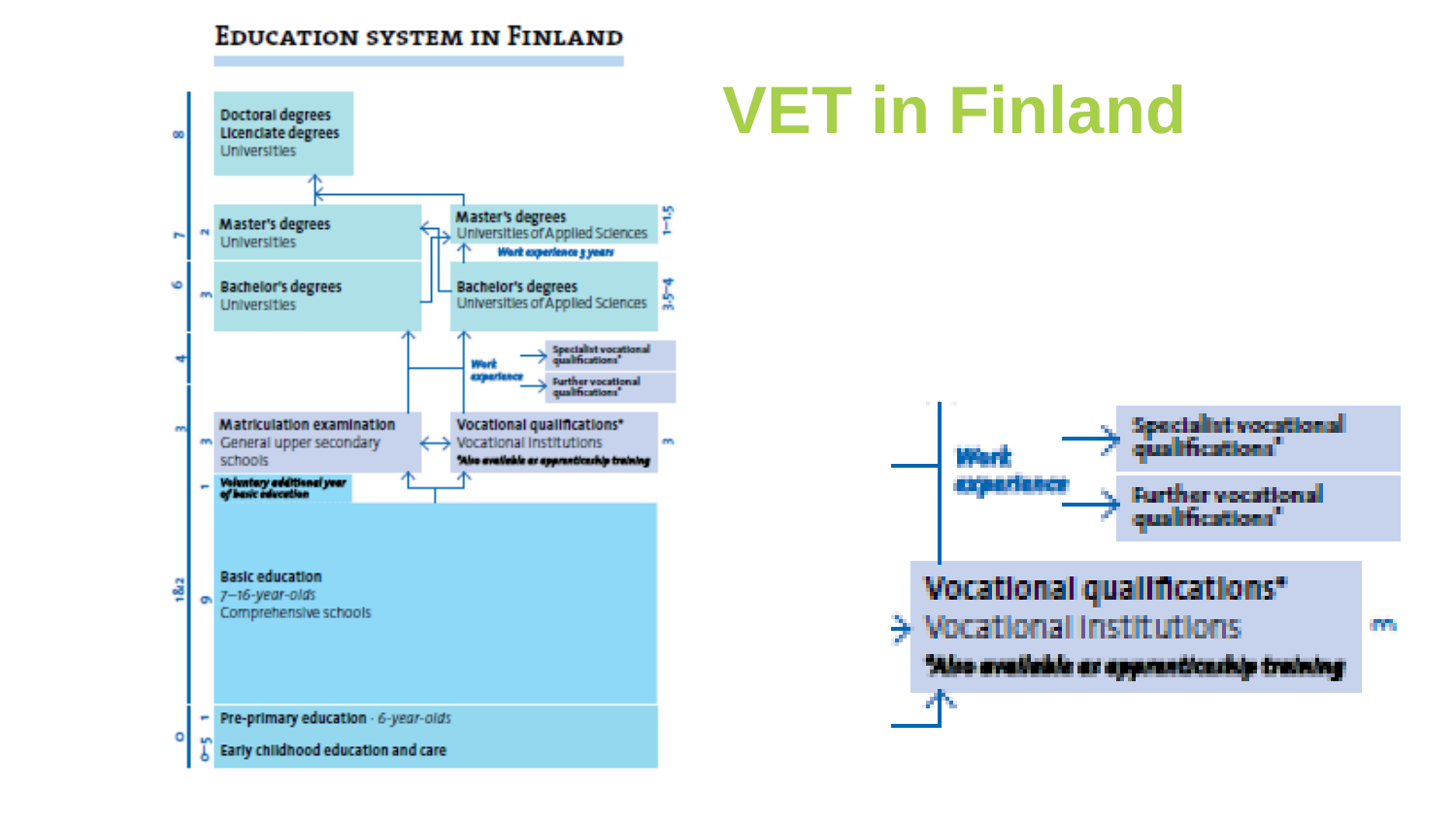# **The Golden Triangle in Finland**

- Contribute to curricula building and up-date
- Provide on-the-joblearning
- Assess the students in demonstration skills test
- Employ the graduates
- Produce information for anticipation
- Contribute to curricula building and a set of the contribute to curricula building
- Provide students with marketable skills with flexible options
- Provide support to on-the-joblearning

Private Employe

rs

TVET Institutions

Govern

ment

- Policies, laws and acts
- Contributes to curricula building
- Accreditation body (national competency based requirements)
- **Quality control**
- Finance and licencies for TVET providers
-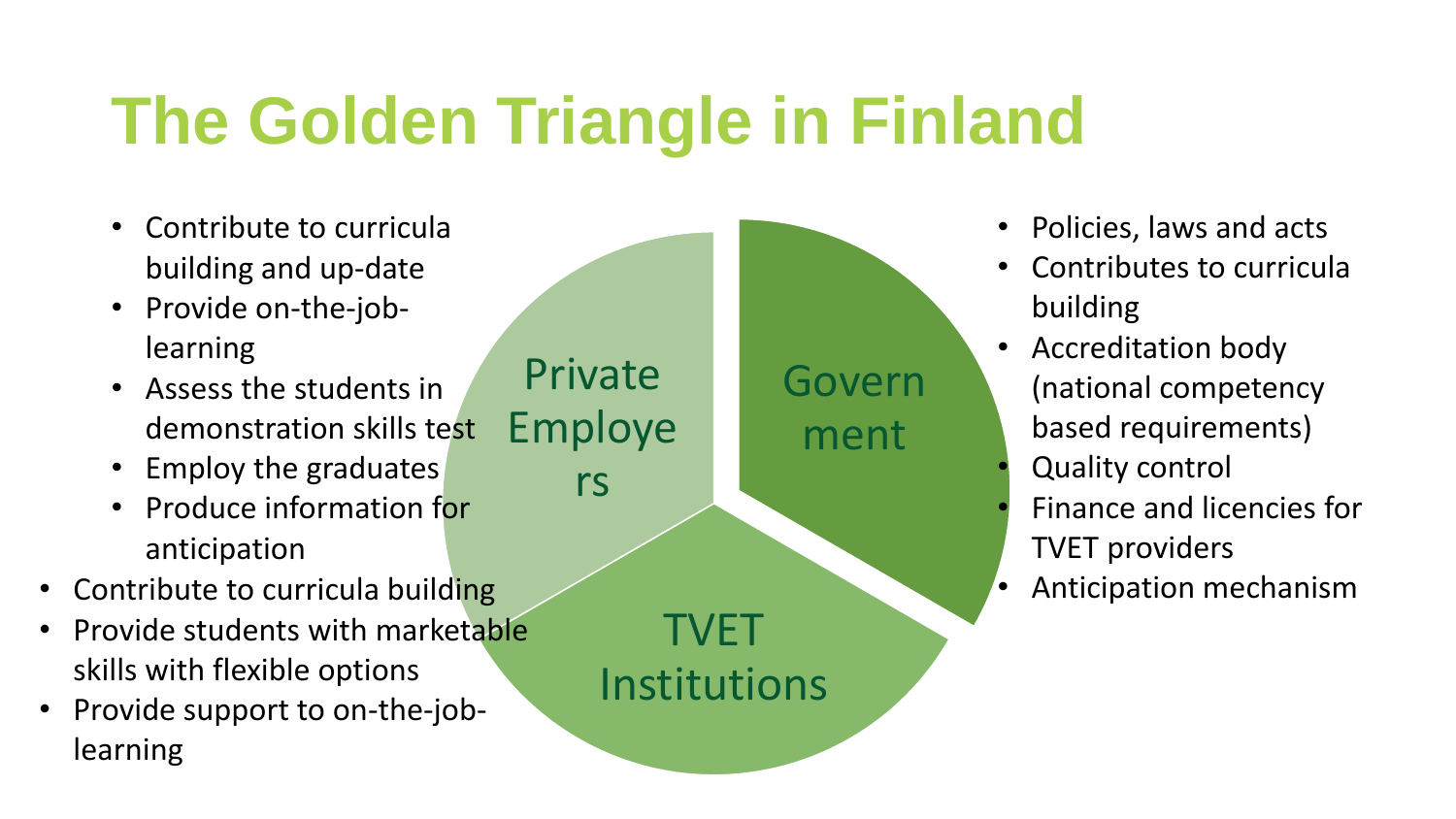# **Career Guidance and Counselling**

- The role of career counselling is growing in every OECD and European Union country
- Career and guidance counselling aims to
	- Consice career choices
	- Prevent drop-out by helping students with their studies (in learning skills, studying difficulties, in finding the on-the-job-training-place, in demonstration skills test etc.)
	- Build the capacity of students in career planning, working life skills and jobseeking
	- Secure the supported transitions to working life or further education
- Results
	- Resilience in changes in labor market
	- Increased labor market participation (decreased unemployment)
	- Economic growth (GDP)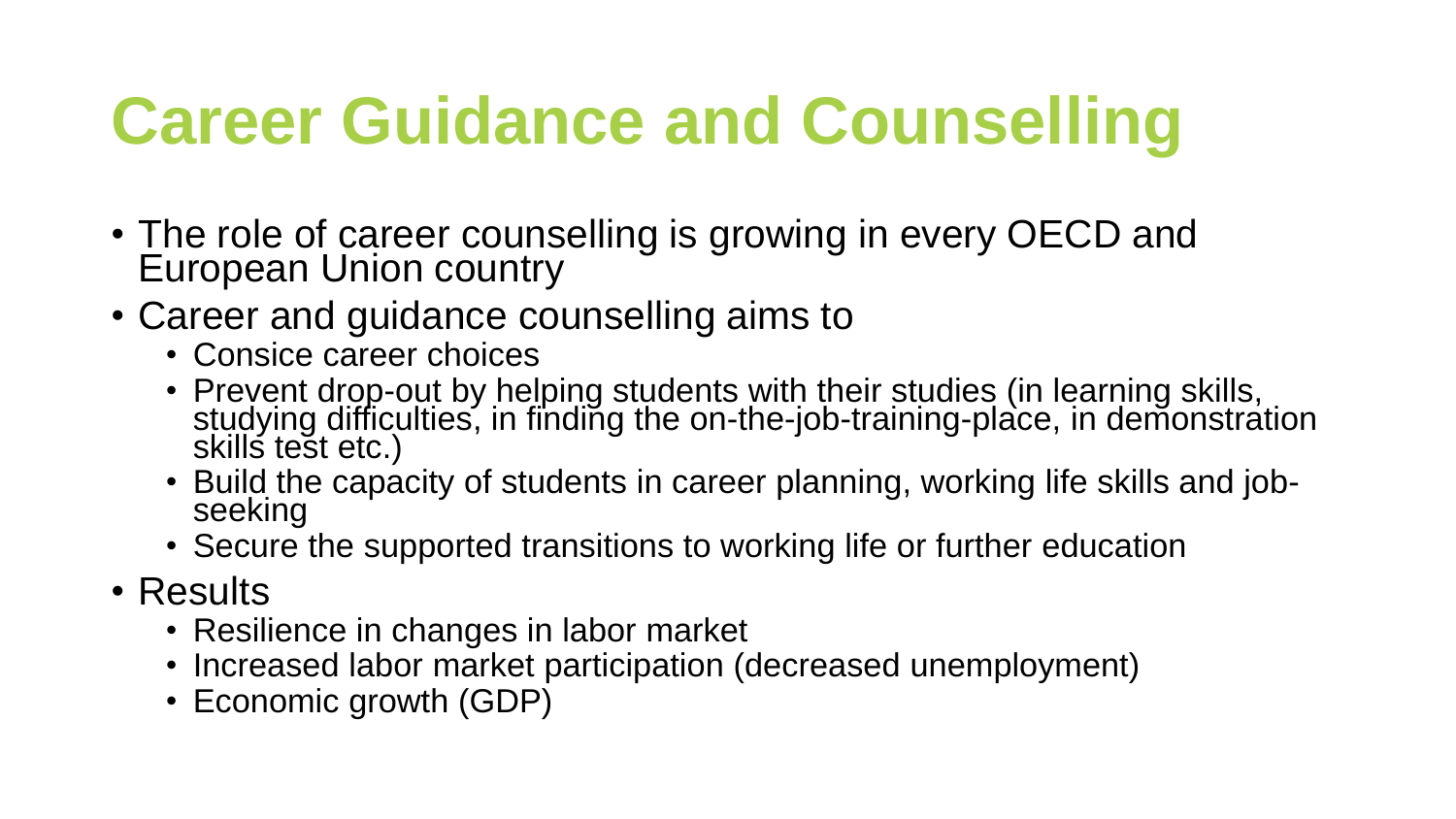## **Challenges in co-operating with private sector**

- Finding suitable workplaces for on-the-job learning
	- Demands of competence-based learning environments are sometimes challenging
- Supporting on-the-job-trainers/ workplace instructors
	- Students enter to their first on-the-job period with very low skills
	- On-the-job-trainers do not always have pedagogical skills for teaching
- Direct recruirement channels in system level (in vocational institutions) are not fully developed
	- Still depending on personal contacts that career counsellors and teachers have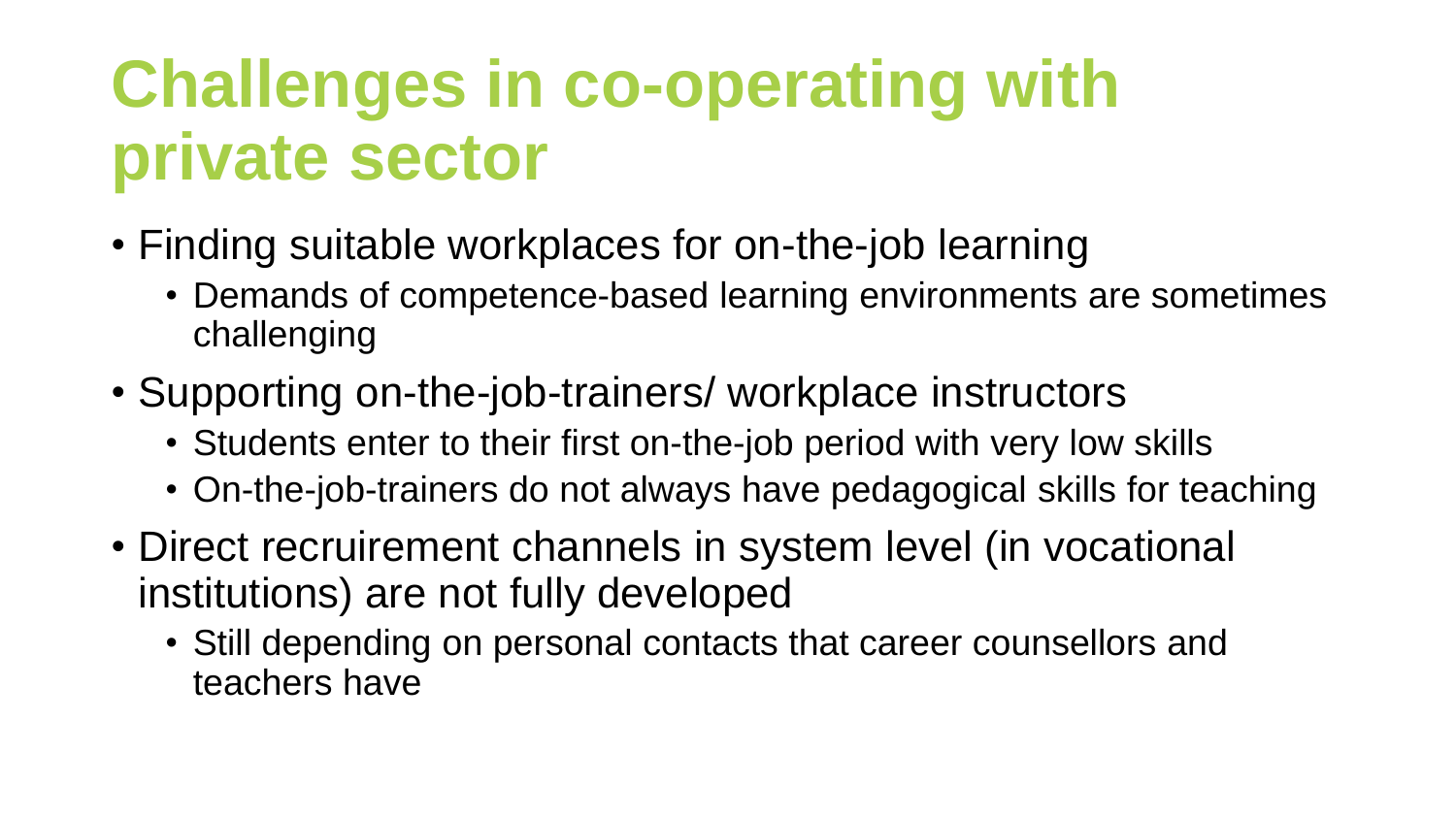# **Advantages of Training in Workplaces**

- 1. Workplace training can offer a high-quality learning environment, allowing students to acquire practical skills on up-to-date equipment and under trainers familiar with the most recent working methods and technologies; it also allows them to develop key soft skills – such as dealing with customers – in a real-world environment.
- 2. It facilitates a two-way flow of information between potential employers and employees, making later recruitment much more effective and less costly.
- 3. Employer provision of workplace training provides a signal that a TVET programme is of labour market value.
- 4. Trainees in the workplace can make a productive contribution. (OECD 2010)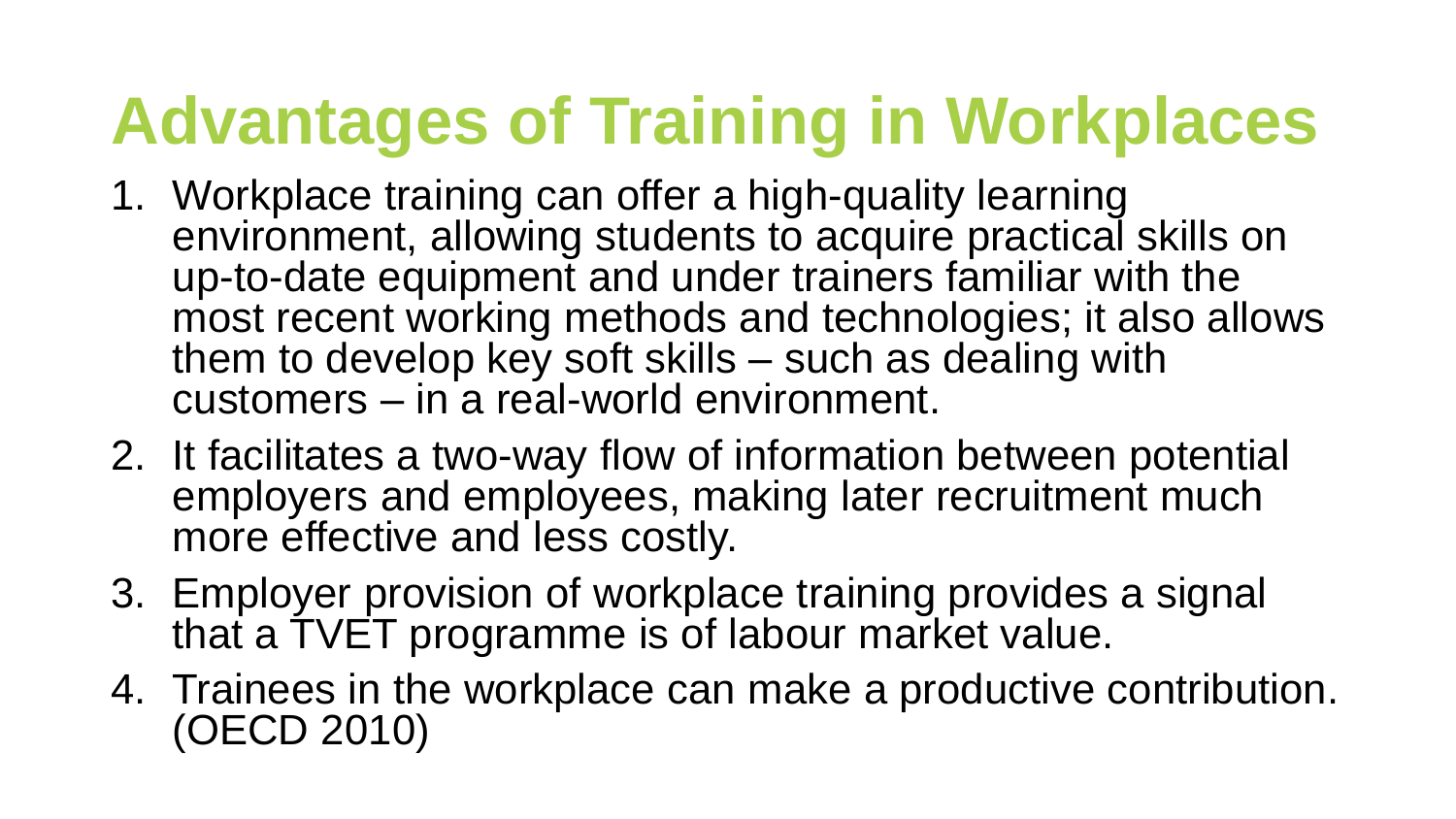### **Finn Church Aid**

- Finn Church Aid (FCA) is the largest Finnish organization for development cooperation and the second largest provider of humanițarian assistance. FCA operat<u>es</u> in arŏund 14 countries across four continents, and has over 70 years of experience.
- FCA specializes in supporting local communities in three priority areas: Right to Livelihood, Right to Education and Right to Peace.
- We are a member of the Core Humanitarian Standard Alliance and are working towards the application of the Core Humanitarian Standard (CHS), we are a founding member of ACT Alliance and a long-term partner of the Ministry for Foreign Affairs of Finland. We have a framework partnership agreement with ECHO, the Humanitarian Aid and Civil Protection department of the European Commission. We also have a growing number of local partners. We are member of INEE and IAEVG.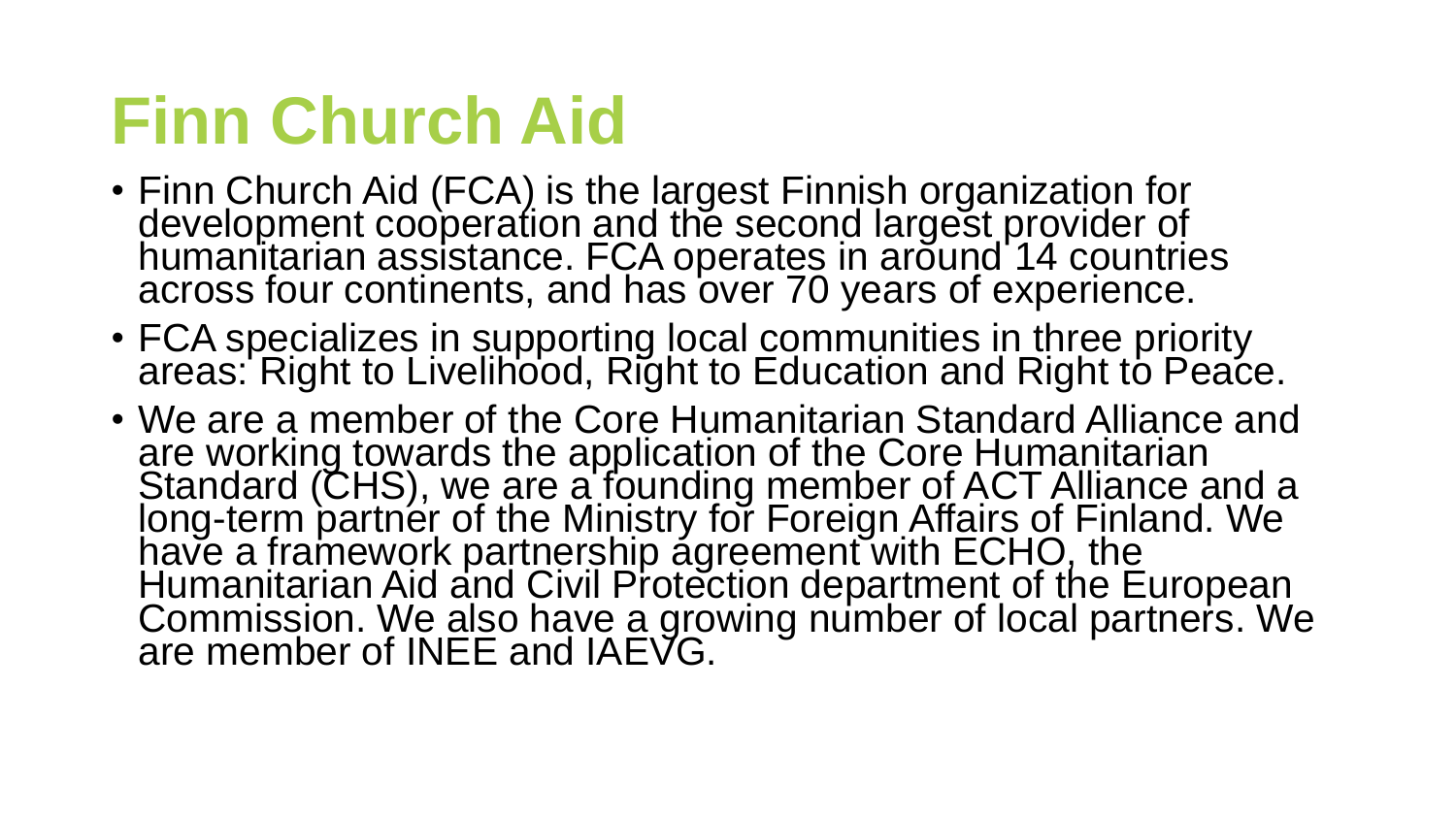### **Three Programmatic Goals of FCA:**

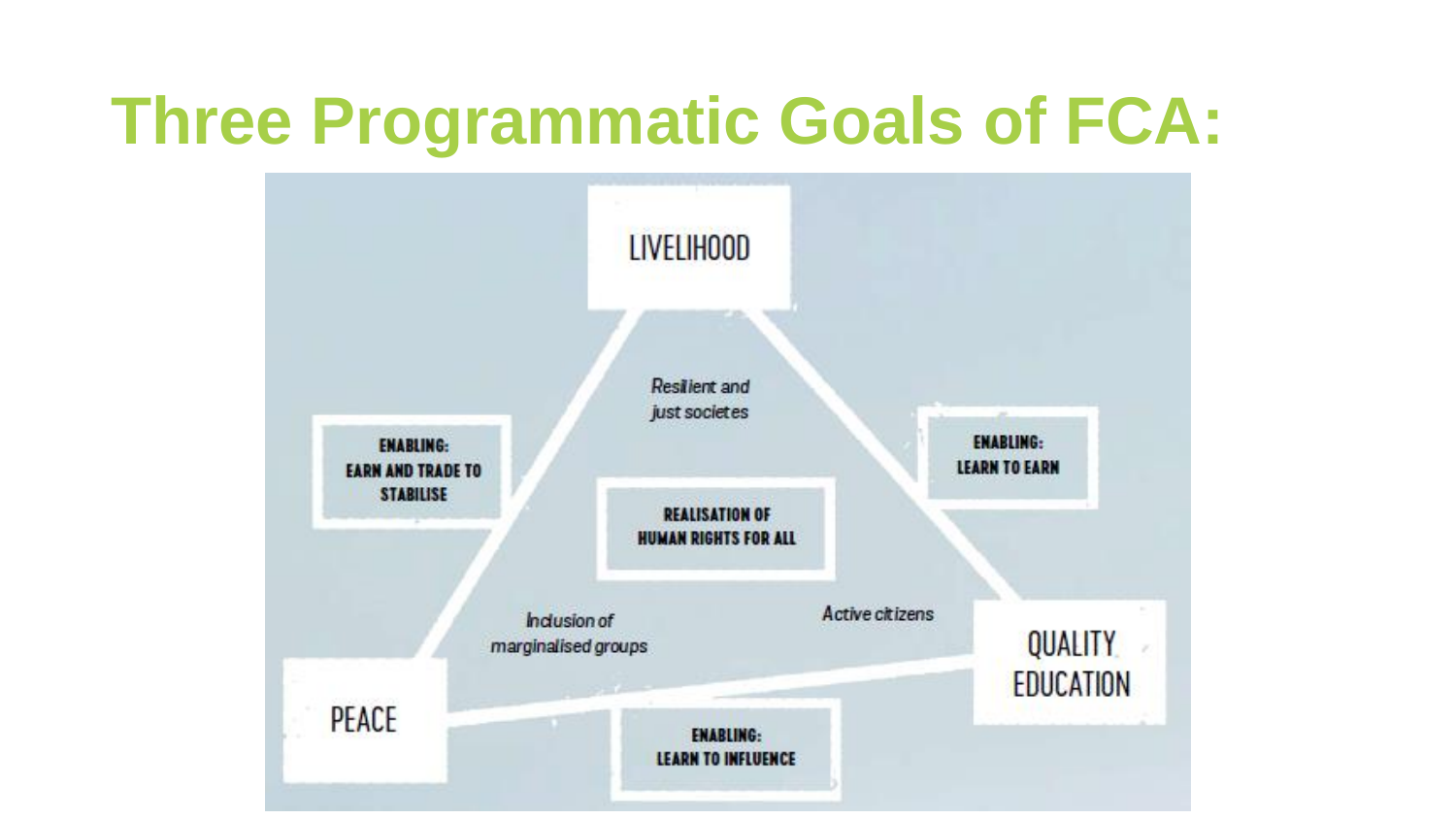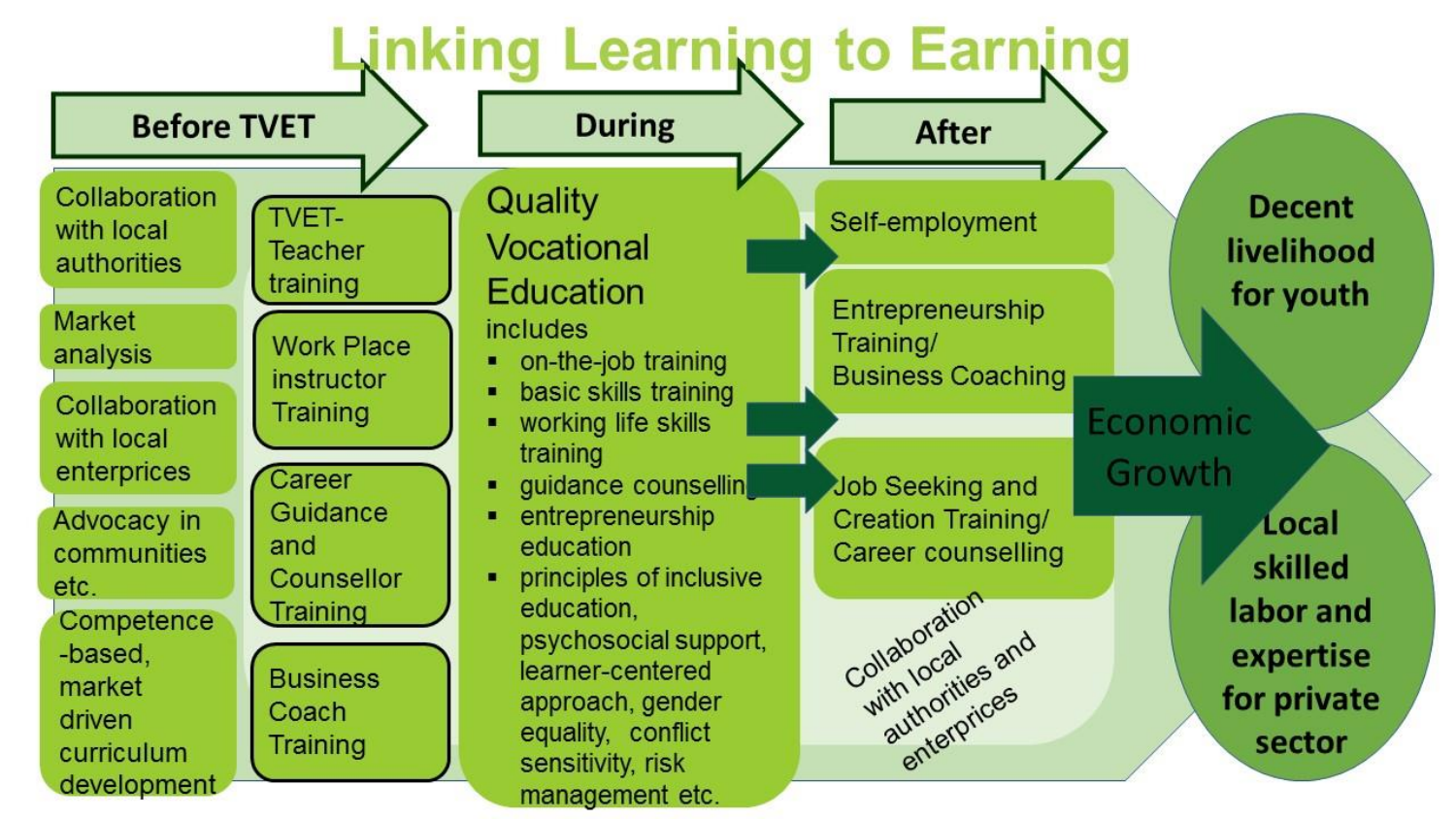

#### Vocational Education Teacher Programme in FCA

as a Tool in Contributing to Quality

#### Module 1: Vocational Teaching

- Vocational Teaching and on-the-job Learning
- Planning of Teaching
- **Teaching Methods**
- **Assessment of Learning**

Module 2: Special Education

Challenges in Studies

- Recognition of Special Needs
- **Inclusive Education**
- Psychosocial Support

#### Module 3: Career Guidance and Counselling

#### Guidance Counselling

- Learning to Learn
- Life Skills
- Working Life Skills and **Networking**

#### Career Counselling

Annex: **Theories** of

Learning

- Career Choices
- Career Planning
- Job-seeking Training
- Entre-preneur Training

Support Module: Coaching and **Mentoring Training** 

Support Module: **Workplace** Instructor's **Training**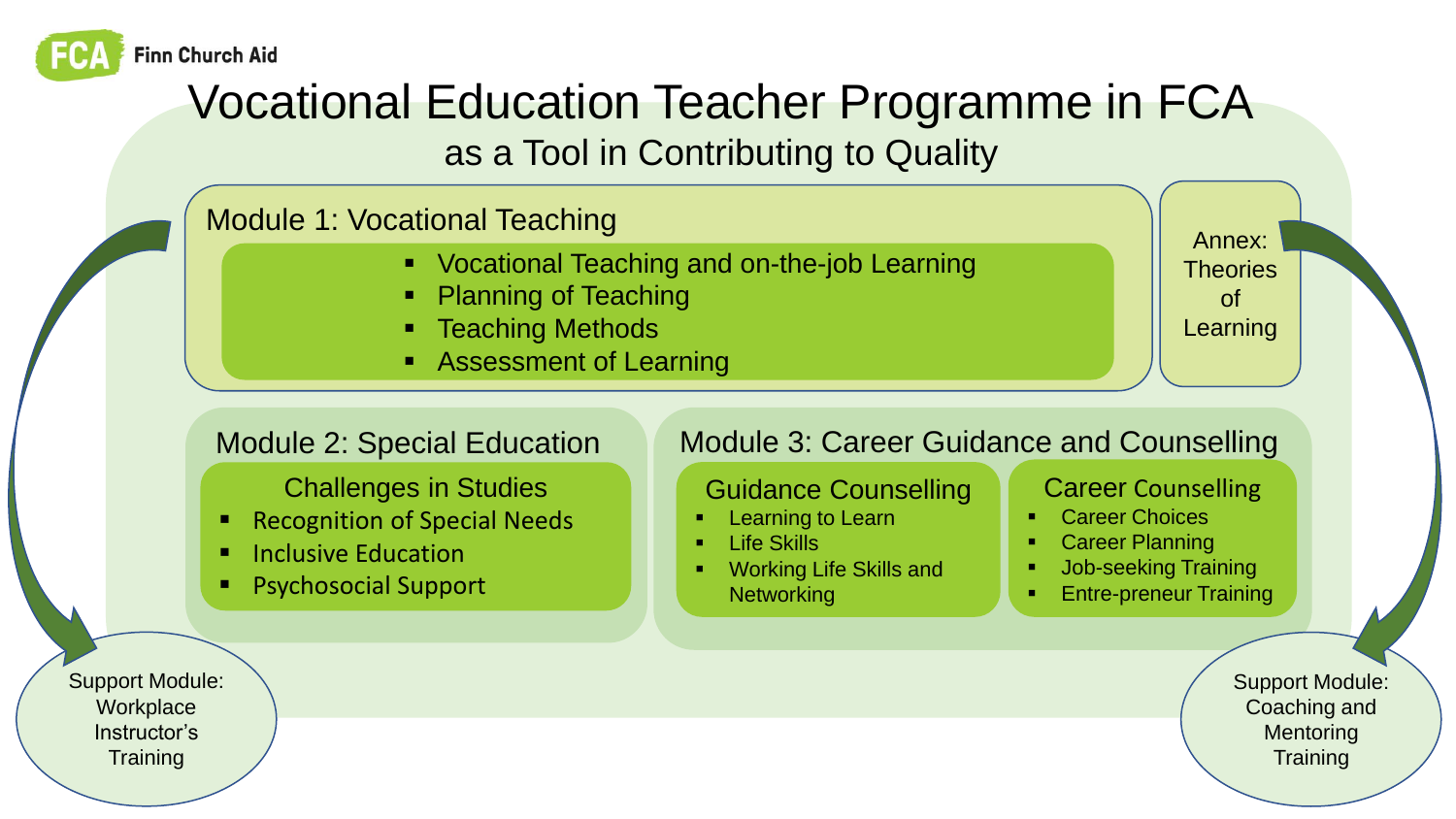## The Golden Triangle in South Sudan?